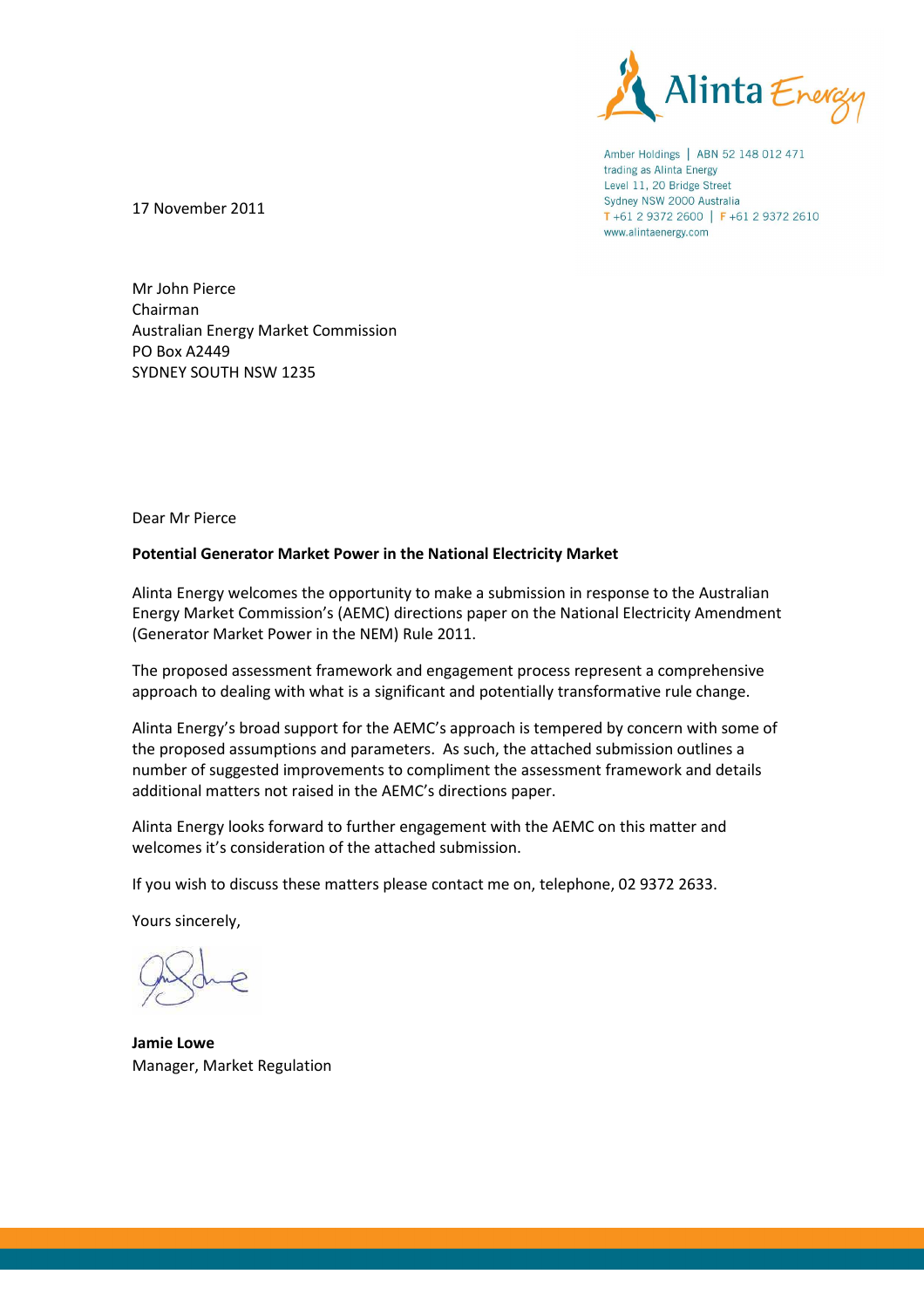

Submission to the Australian Energy Market Commission

Directions Paper -

**National Electricity Amendment (Generator Market Power in the NEM) Rule 2011** 

11 November 2011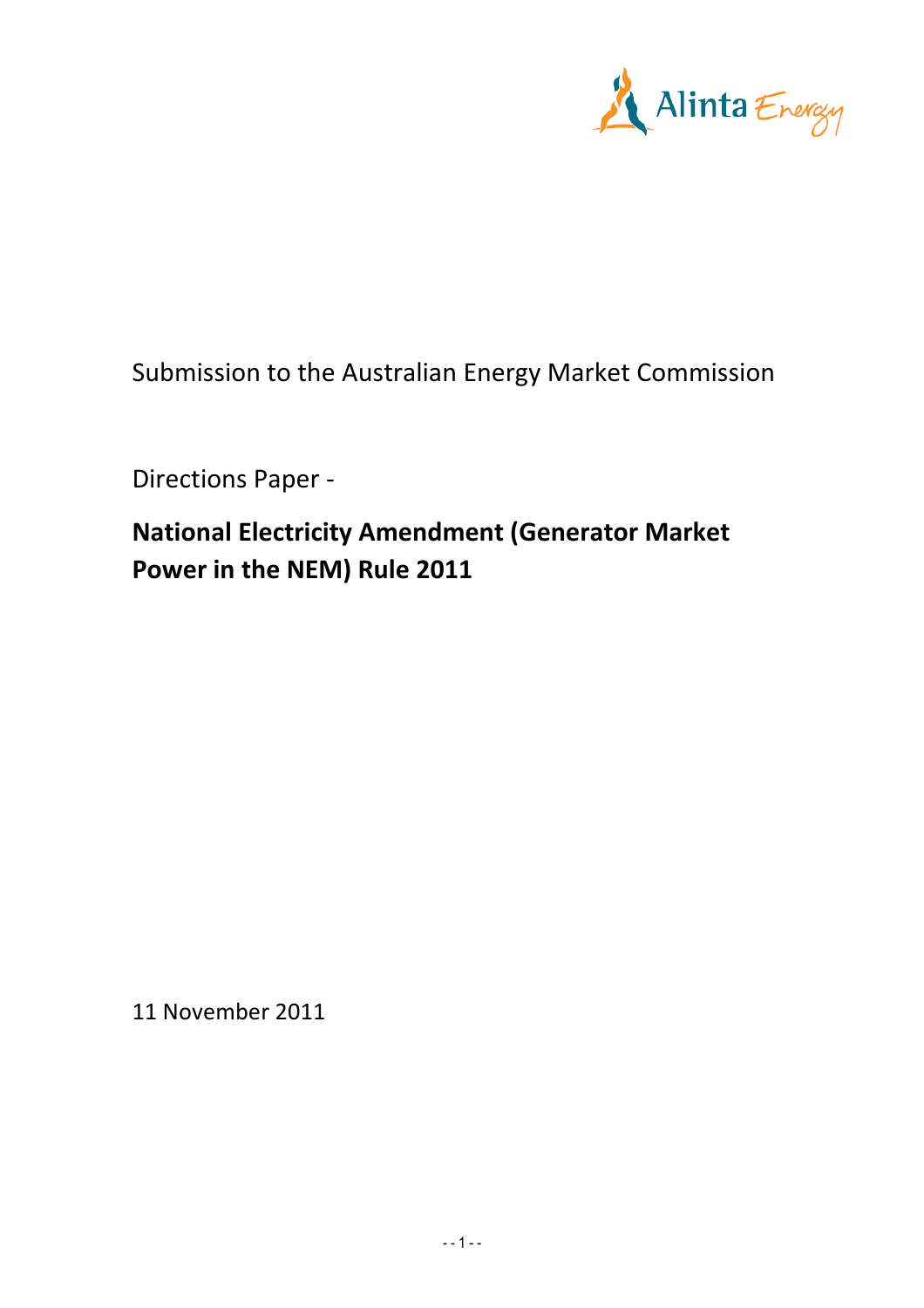

# **Introduction**

Alinta Energy is an active investor in the energy retail, wholesale and generation markets across Australia. Alinta Energy has over 2500MW of generation facilities in Australia (and New Zealand), and maintains over 620,000 retail energy customers in Western Australia and South Australia with a commitment to growth in the National Electricity Market.

Alinta Energy is committed to contributing to energy market developments across Australia and in all regions of the National Electricity Market (NEM) as it pursues its forward growth strategy.

Alinta Energy welcomes the Australian Energy Market Commission's (AEMC) thorough approach to consideration of this significant proposal. The decision tree (AEMC pg 3) provides an appropriate guide to participants of the matters that need to be addressed by the AEMC in order to rule in favour of the proposed rule.

The submission outlines that the strengths of the overall assessment framework at 'step 1' are likely to be undermined by a number of assumptions and parameters which weaken the approach as well as identifying matters yet to be considered by the AEMC.

This submission is divided into the following parts.

- 1. Perspectives on the AEMC's assessment framework as set out in the directions paper.
- 2. Review of tests which form part of the AEMC's assessment framework.
- 3. Alternatives approaches to assessments of the proposed rule.
- 4. Additional issues relevant to the AEMC's analysis.

# **1. AEMC's assessment framework**

Market power in the context of workable competition and price spikes

Alinta Energy appreciates the informative value of academic models of market power and its impact on markets. That said, in relation to this rule change the use of such models in isolation would suggest outcomes that don't reflect the actual operation of the market and should not be supported.

Hence, we welcome the AEMC's analysis of market power and specifically the distinction between market power and substantial market power. The AEMC has appropriately concluded that substantial market power is the relevant concept to apply in a market characterised by workable competition.

Alinta Energy operates in the NEM in the expectation that prices will exceed costs for enough time to ensure recovery of fixed and variable costs and provide profitable return on investment for our shareholders. Alinta Energy's skill base reflects these expectations and our business portfolio seeks to exploit that skill base.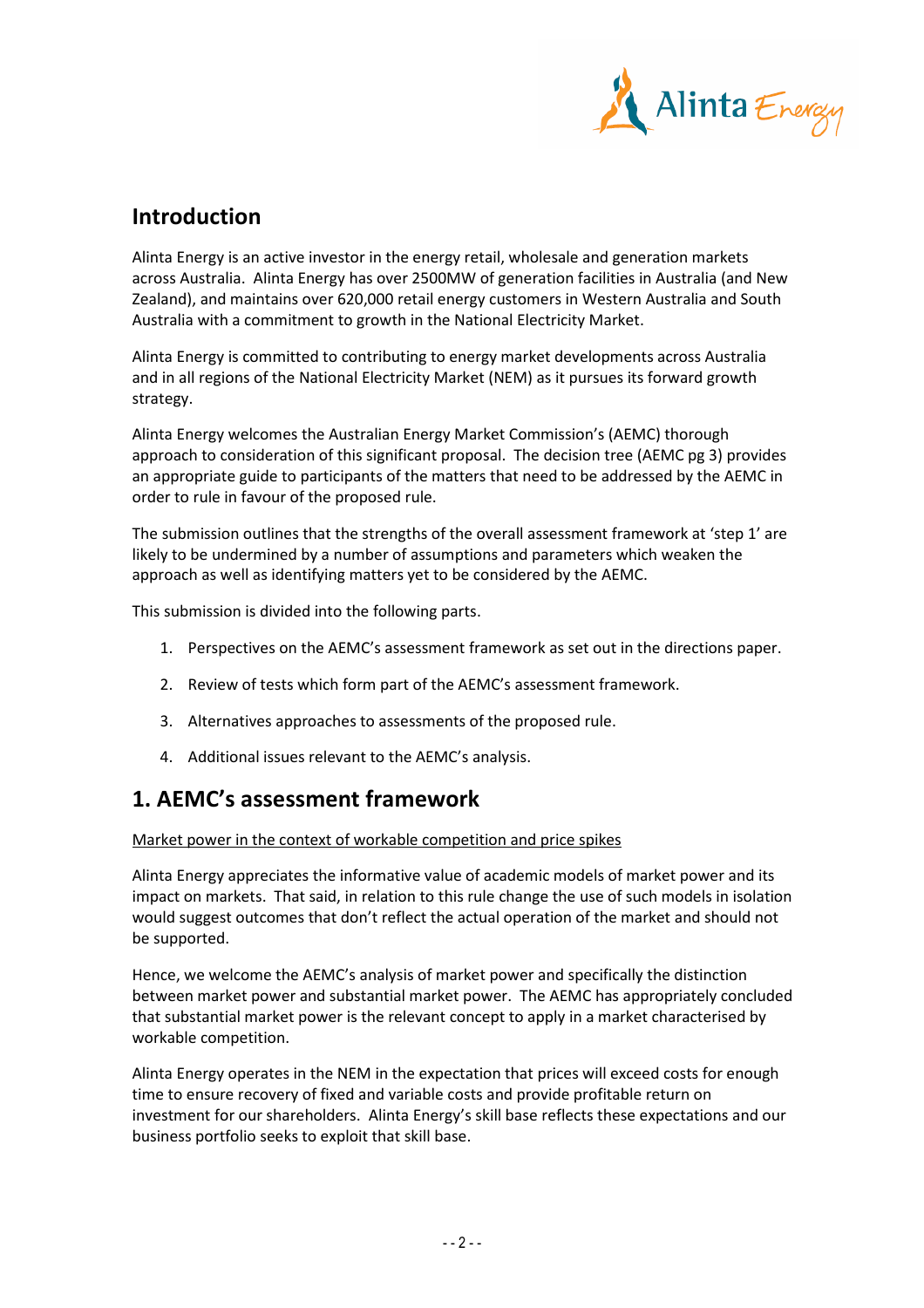

This means our products, portfolio of assets, and expertise is not directly substitutable with our competitors in the energy market.

This reflects the fact that the NEM, and the broader energy market, is not comprised of firms producing homogenous products, with identical short-run marginal costs curves, skills bases, asset portfolios, customer strategies and, given the need to incur large sunk costs, this market can not be assessed in the same manner as a perfectly competitive market.

Hence, the AEMC and NERA view that perfectly competitive market rarely exist is an accurate conclusion.

In this regard, acceptance of the possibility for repetitive and sustained periods of price spikes, the existence of transient pricing power, and price outcomes in excess of a generator's longrun marginal costs (LRMC) consistent with the market design, as intended and as functioning, and consistent with real-world competition is welcomed.

The AEMC's view that regulatory intervention to remove transient pricing power is likely to impede efficiency, in particular, long-term dynamic efficiency (pg 12) is also endorsed.

# Definition of 'substantial market power'

The distinction between 'market power' and 'substantial market power' is welcomed and Alinta Energy supports the definition, provided as:

**Substantial market power** in the context of the NEM is the ability of a generator to increase annual average wholesale prices to a level that exceeds LRMC, and sustain prices at that level due to the presence of significant barriers to entry.

The AEMC indicates that this definition, based on the NERA report, provides that a firm only has substantial market power in the NEM where (AEMC pg 12):

- 'it has the ability to increase average spot prices to such an extent and with sufficient frequency that they exceed the LRMC of adding capacity; and
- it is insulated from the forces of competition due to significant barriers to entry and expansion that enable it to sustain average prices at that level.'

The problem with the definition is its vagueness and reliance on judgement.

Clearly, the usability of this definition depends upon how LRMC is defined, the time prices need to be sustained above LRMC, and any consideration of barriers to entry.

More concerning the phrasing of 'the ability' suggests a broad range of judgements based on the evidence is possible.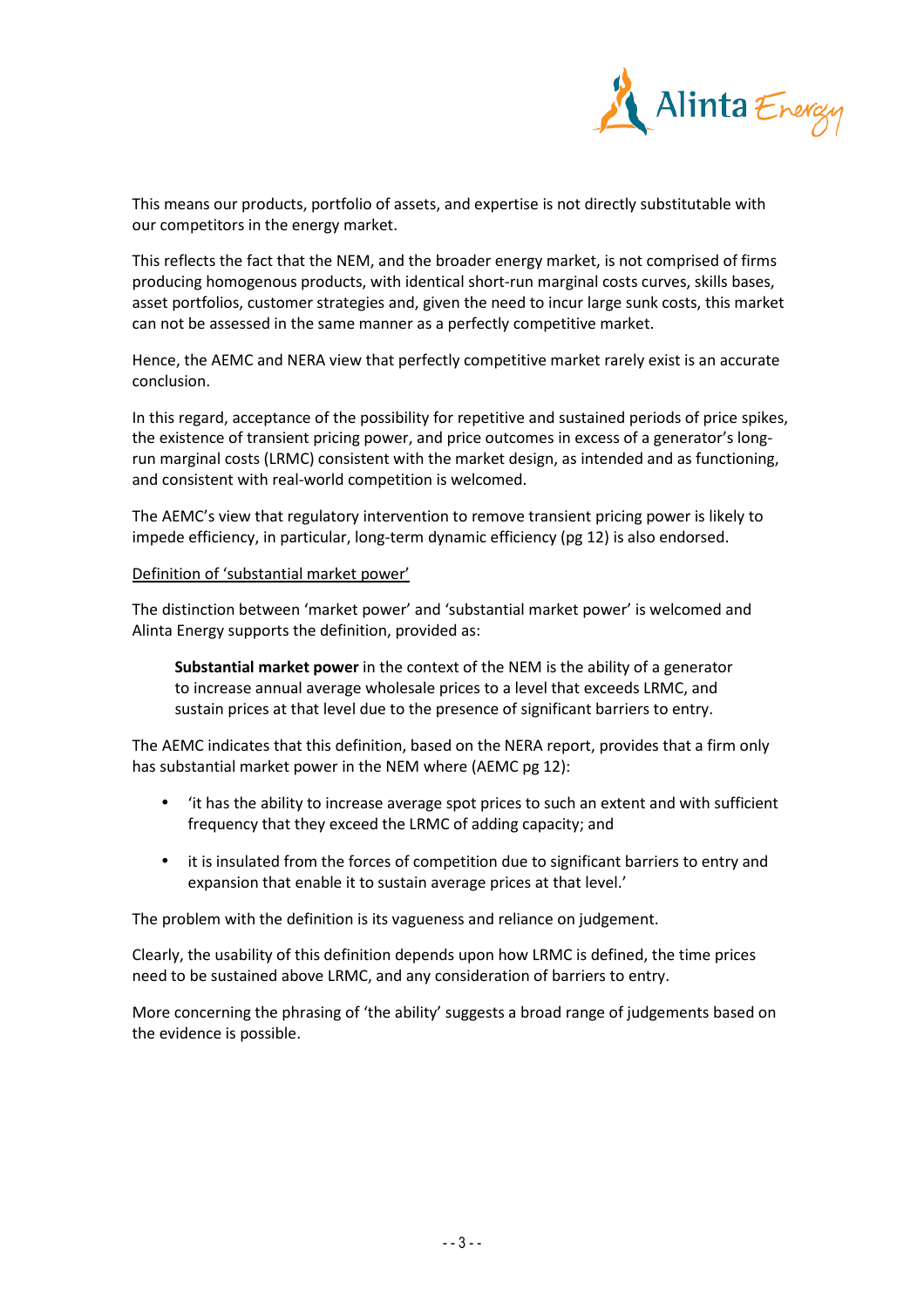

#### Average annual wholesale prices

Alinta Energy concludes that annual wholesale prices are an appropriate measure for price outcomes, but does not endorse the AEMC's conclusions on timeframes and is concerned by the following tract within the commentary (AEMC pg 17):

'. . . do not mean that a generator only has substantial market power if there is evidence of several years of above-LRMC pricing in the recent past. The Commission's proposed definition requires that a generator has an 'ability' to sustain prices above that level.'

The AEMC suggests a combination of factors can be used to demonstrate this ability, including future price expectations. Alinta Energy does not support this approach.

The use of annual average wholesale prices as the deterministic measure to justify further inquiry lacks credibility if, in the absence of meeting the thresholds outlined, it can then be supplemented by judgements of behaviour and expected future prices.

#### Treatment of barriers to entry

Alinta Energy notes the AEMC's perspective on barriers to entry and endorses the view that barriers to entry are a pre-condition of substantial market power. There is a perspective that barriers to entry should be examined as a preliminary step in the AEMC's analysis prior to further analysis of price outcomes.

While Alinta Energy is not adverse to this alternative approach, we do not believe the sequencing of the AEMC's analysis is any less relevant in the order proposed. The material issue with barriers to entry is ensuring barriers are appropriately defined. Given there is no single position on barriers to entry there may be value in preparing an information paper on barriers to entry to inform the discussion going forward.

The clarification of barriers to entry would illustrate that high prices are not of themselves an indication of barriers to entry and that high costs of entry, for instance building a generating unit, is not a barrier to entry.

The AEMC also makes reference to strategic barriers. In citing the issue of strategic barriers (AEMC pg 16) the AEMC suggests:

'Strategic barriers can be important in electricity markets where significant sunk costs will be incurred by a new entrant and as a result potential entrants require reasonable confidence that they will be able to recover those costs once they have entered the market'

Alinta Energy agrees with this statement but suggest its significance is not the concern that an incumbent may be able to lower prices upon a new entrants arrival – an outcome that would damage both the incumbent and the new entrant – but as an illustration as to why new entrants are not likely to be immediately responsive to above LRMC prices. We address this issue further in part 2 of this submission.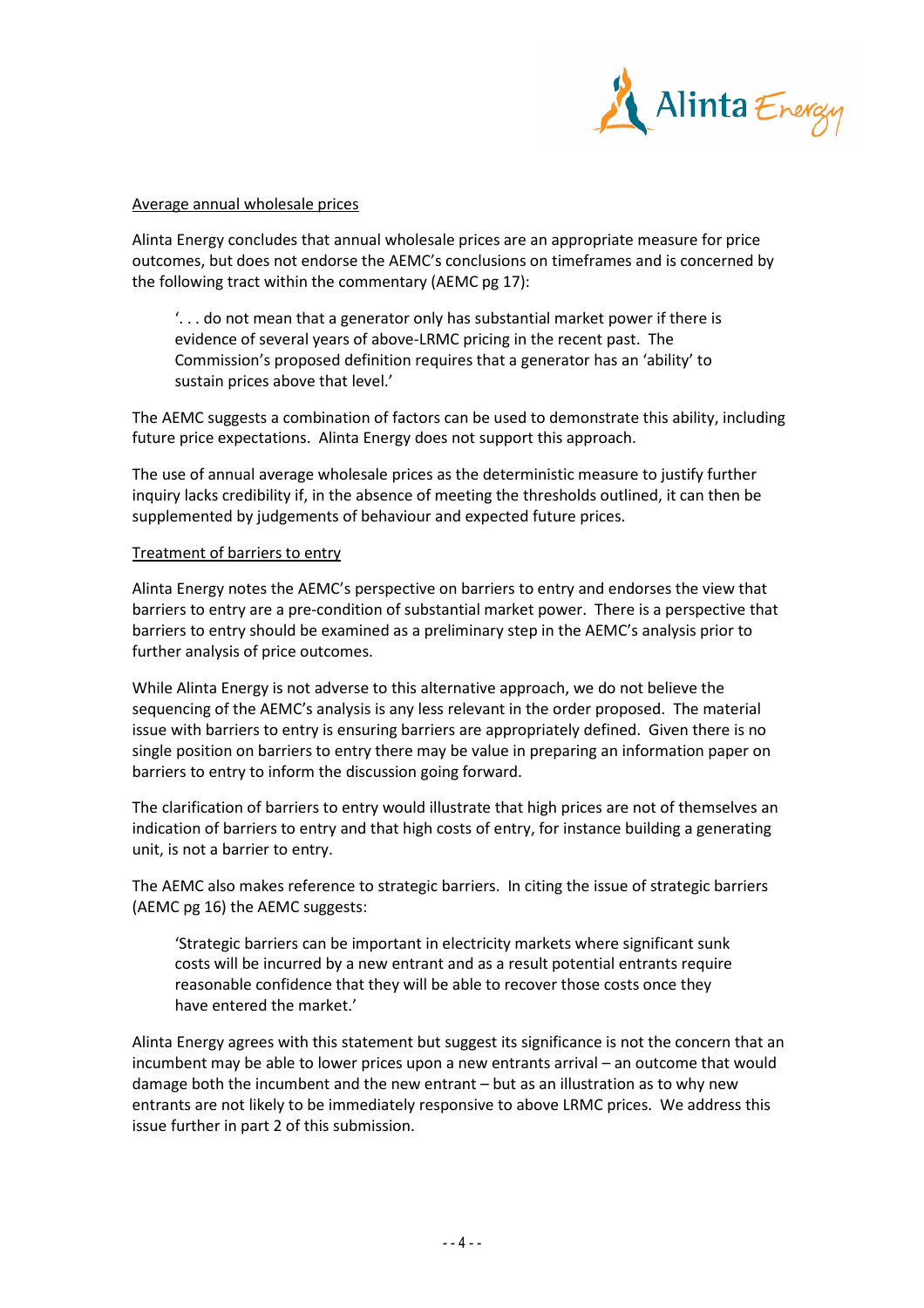

#### Spot and contract prices

Alinta Energy notes the AEMC's perspectives on the relevance of both contract and spot markets. Alinta Energy broadly agrees that both these markets are relevant to the analysis at hand with some notable exceptions.

First, Alinta Energy notes that reliable contract data, in the form of futures prices, is readily available and the prices posted for over-the-counter trades and futures reflect the bulk of contract trades. Any bilateral trades, not publicly detailed, are made in full knowledge of publicly available prices and in reference to more liquid regions. Arbitrage between those regions and forms of contract would be expected to bring prices broadly into equilibrium when regional variables and non-price terms are accounted for.

On that basis, the correlation between the charts below is not surprising, notwithstanding the implications of drought, transmission constraints, inter-connector capability, fuel and generation profiles, extreme weather, demand and load differences.



Second, Alinta Energy does not support the implication that a generator can exercise substantial market power to lock in above-LRMC priced contracts and that their substantial market power is therefore not manifested in average spot prices. This suggests contracting outcomes is a one-shot game between the generator with substantial market power and all load with equilibrium between contract demand and supply. This implication requires investigation as:

- contract price outcomes are competitively set;
- as futures and OTC contracts are homogenous sellers compete based on price, therefore an incumbent generator seeking to inflate prices will face competitive pressure from existing incumbents and intermediaries; and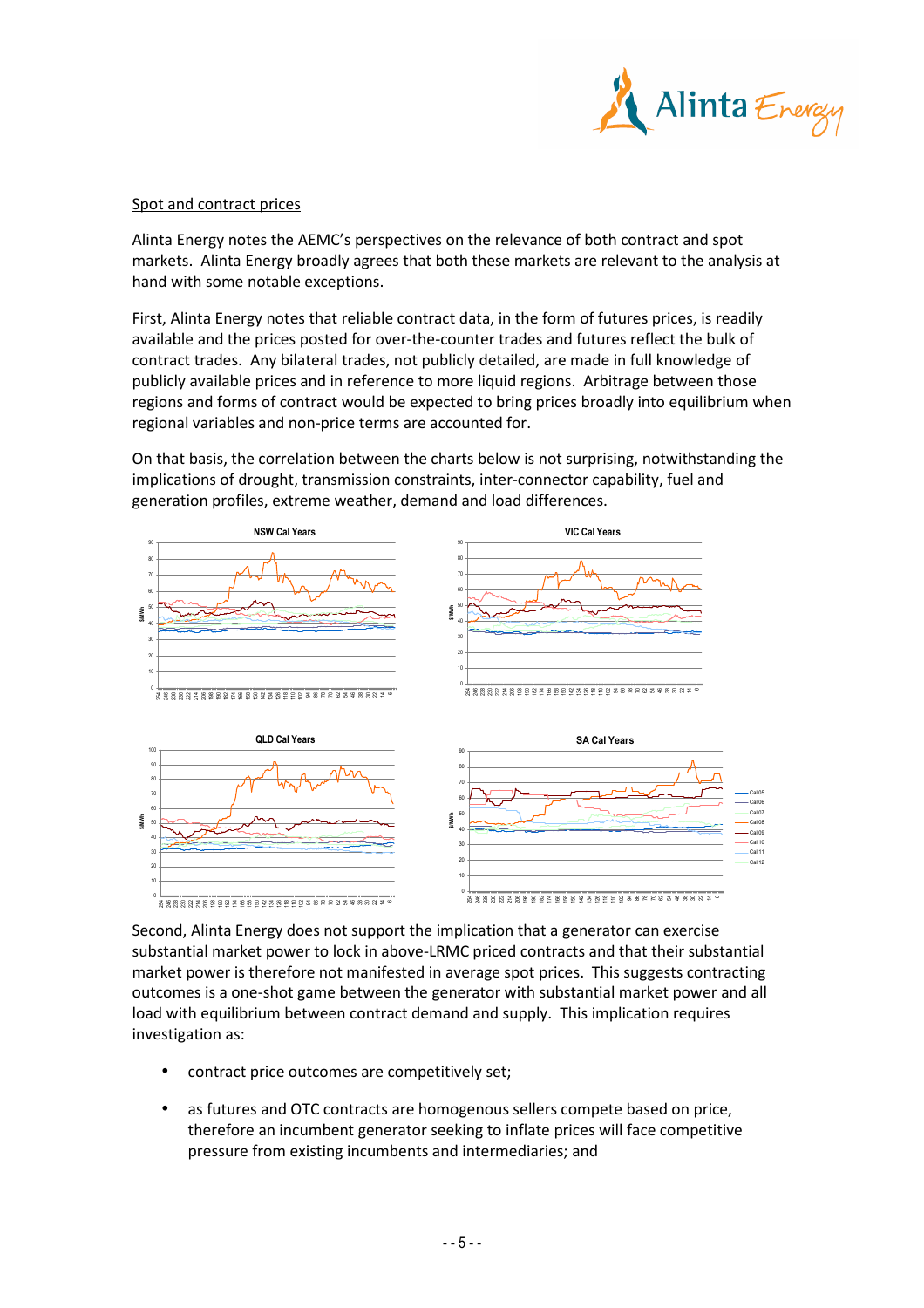

• the threat of new entry overshadows this strategy.

Even including bilateral contracts, unless one generator has absolute control over all available contractual options, both intra- and inter-regional, than any attempt to inflate prices will be unsustainable moving forward. This is because all loads that require contracts will not contract with a party where alternative contractual options exist that are cheaper, either OTC, futures or bilateral (or other tools).

As it relates to bilateral contracts, all things being equal, generators will have a preference for more attractive less risky loads and contracts that meet their requirements for the longest available time period. This means generators will compete for the most valued customers.

Hence, a single generator seeking to use substantial market power to lock in above-LRMC contracts in a region where more than one contract option exists for load to select from, will be less likely to secure the most valuable load. Hence, their counter-party risk is likely to be greater.

Additionally, the generator without substantial market power, under this scenario, is likely to be more attractive for premium load which provides an additional incentive for that generator to expand. Additionally, competitors of the generator with substantial market power would have an increased incentive to lock in customers to ensure they had greater control over revenues.

Furthermore, if NERA was correct, and a firm with substantial market power did not exercise its power in the spot market as it was highly contracted, it would be in the interests of the larger most sophisticated loads to not contract as spot price outcomes would be below-LRMC (unlike the above-LRMC contracts proposed in the analysis). While loads may be caught out once, the fact hedges are revisited over time, and often over short-periods of time, means this strategy is unlikely to yield long-term benefits.

Nevertheless, conceptually we agree with the view that contracting and vertical integration should constrain the use of market power, should it exist, but we do not prepose that the ability of one firm to create volatility in spot prices, from time to time, has a guaranteed and ongoing long-run impact on contract markets. A generator with substantial market power would need to manifest this power in spot market outcomes over the long-run in order to generate any substantial benefit for a generator with substantial market power.

Third, the affects of carbon price uncertainty is a necessary consideration when examining spot and wholesale price outcomes over recent years. This uncertainty may have affected contracting outcomes.

Fourth, the analysis is underpinned by NERA's principled approach that average spot prices (driven by short-run marginal cost [SRMC]) and LRMC should be closely linked over the longrun. While Alinta Energy agrees with this view, we are not aware whether it has been conclusively demonstrated that this has been the case over the life of the NEM.

It is just as conceivable that in the spot market factors that affect daily prices are not readily identifiable and therefore will not be considered in any LRMC calculation. For contracts, there is a view amongst some energy industry professional that the links with spot markets are not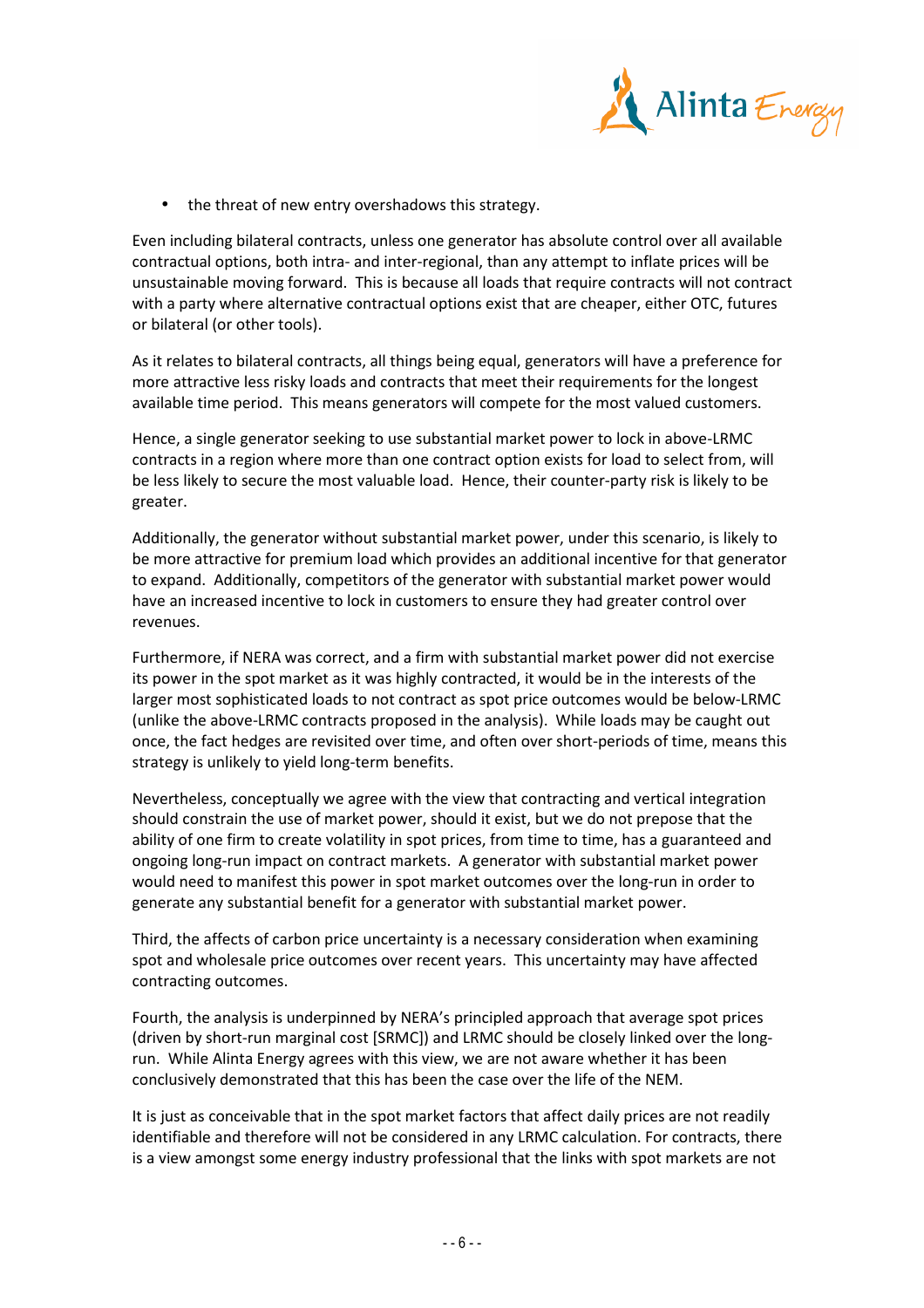

the prominent driver of contract price outcomes. Hence, spot market price spikes have only marginal impacts.

There is a view that the contracts market, particularly futures and OTC, reflects individual participant risk tolerance and appetites more generally.

#### Long run marginal cost

Alinta Energy supports the use of LRMC to inform the discussion on potential generator market power in the NEM. Our specific comments regarding the LRMC approach taken form part 2 of this submission.

#### Defining exercise of substantial market power

The AEMC proposes the following definition of the 'exercise of market power' (AEMC pg 20):

'A generator exercises substantial market power where it engages in conduct that has the effect of increasing annual average wholesale prices to a level that exceeds LRMC, and the generator is able (or is likely to be able) to sustain prices at that level due to the presence of significant barriers to entry.'

This definition, which is reasonably workable, inappropriately contains the term 'or is likely to be able' and fails to provide a time frame around the LRMC measure. This appears to have been included on the basis of the following analysis (AEMC pg 18):

'. . . a generator that has contracted all of its capacity in the forward market may have an ability to affect the wholesale spot price, but it will have no incentive to do so and it is therefore highly unlikely to exercise any substantial market power that it may have in the spot market.'

This thinking, while not inaccurate, appears to be over-weighted in the AEMC's analysis. This concept, and the concept of economic withholding, conflates and confuses the issues of market power, incentives to contract, strategic bidding and spot market outcomes.

The phrase 'likely to be able' is only relevant if you conceive of NEM pricing outcomes as a static model. In this case, the implication being that a firm with generator market power is not acting upon that power as they have 100% of their capacity contracted. This is inaccurate on both counts and conflicts with the evidence provided.

For instance, Origin Energy detailed the nature of generator contracting in their submission to the consultation paper as:

'Industry standard risk management for generators is based on an N-1 level of contracting level against total capacity. This means for a 4 unit generator, 3 of its units will have contracts sold against them , and in order to avoid a potentially large unfunded difference payment against them, these units (representing 75% of capacity) will be bid at (or near) SRMC to ensure that the contracted volume is dispatched.' (Origin Energy submission to consultation paper, pg 14)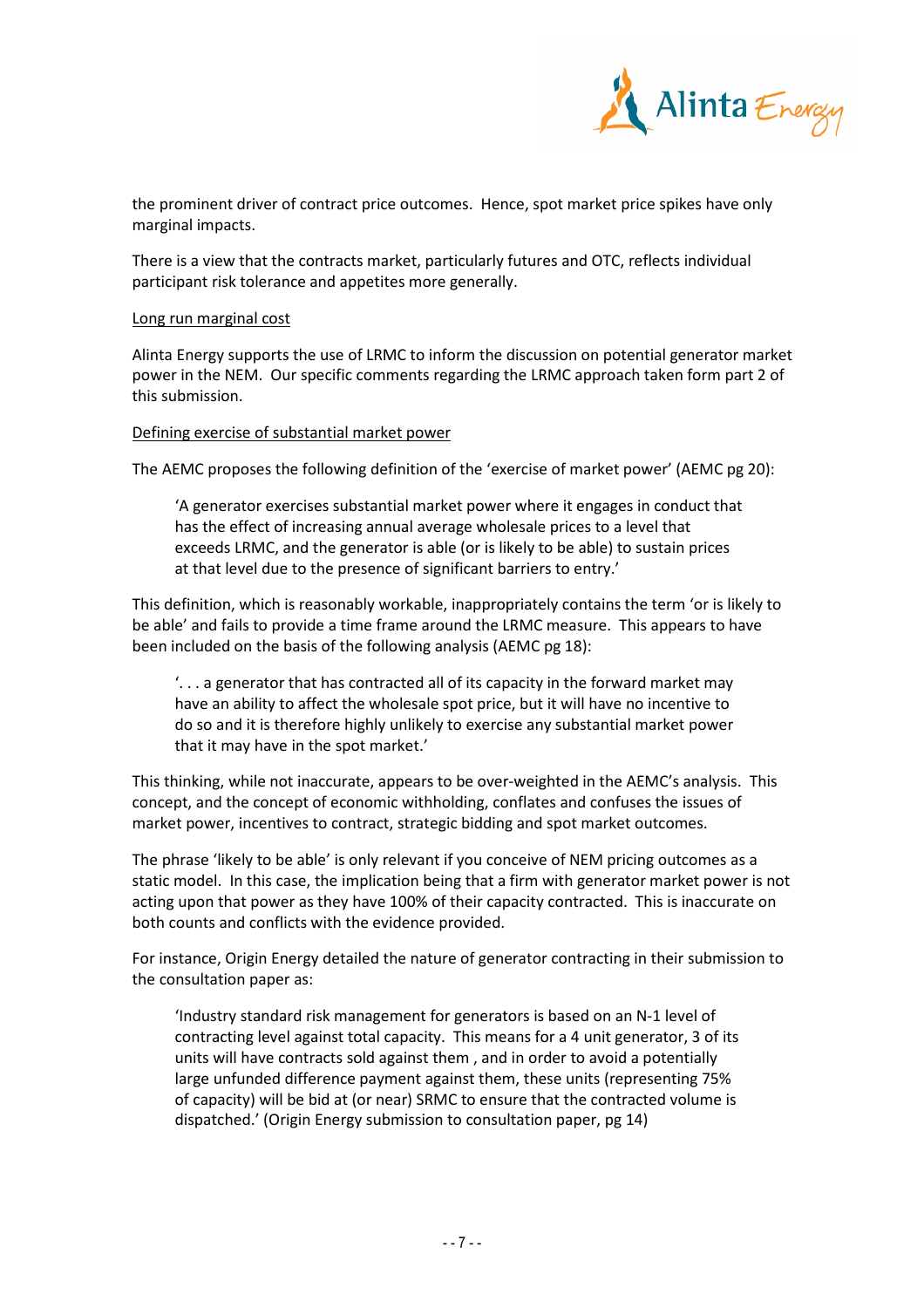

Alinta Energy endorses this point and notes it reflects the reason why many base load and private generators are particularly concerned about exposure to high prices during transmission constraints.

Alinta Energy recommends removal of the term 'is likely to be able' as it

- presupposes that the analysis can identify a firm with substantial market power even when that firm has not exercised said power;
- suggests the AEMC, or another party, needs to assume a party may have market power in spite of the absence of evidence given the absence of incentives not an absence of intent;
- suggests spot price outcomes that do not justify new entry over the medium-term would not prevent a conclusion that there has been an exercise of market power if it is judged that barriers to entry exist;
- inappropriately draws economic withholding into the market power analysis given the broadness of the definition; and
- is not consistent with existing legal precedent and legislation.

As it relates to the final point above, we contend the definition as drafted is not consistent with the *Competition and Consumer Act 2010* and the conclusions presented in Australian Gas Light Company v ACCC (No 3) [2033] FCA 1525.

Additionally, we suggest the word "unilateral" be inserted prior to the word "conduct" in the definition. This would denote that the participant's conduct is the primary contributing factor to the measured price outcomes. We recommend this on the basis that a firm's substantial market power must materially facilitate the measured outcomes in order for those outcomes to be instructive of the exercise of market power.

# Economic withholding and price spikes

The public forum furthered the concept that economic withholding is a particular problem in the NEM. An example was provided where generators rebid to leverage high demand to maximise revenue. On the basis of this discussion there is a sense some stakeholders believe the market can or should distinguish between "artificial scarcity" and "real scarcity". This led to some at the public forum implying that there is in some way an "ideal" number of high priced events.

The analytical lens which is being applied to economic withholding is not dissimilar to the lens being applied to argue the economic efficiency of 'good faith' rebidding in the NEM. Each argument presupposes that the actions of the individual firm, impacting on spot price outcomes, are broadly inefficient, while not accounting for the difference between long-run and short-run effects.

In Alinta Energy's view the issue is not whether economic withholding exists and whether that "gaming" from time to time may influence price outcomes, in particular by exacerbating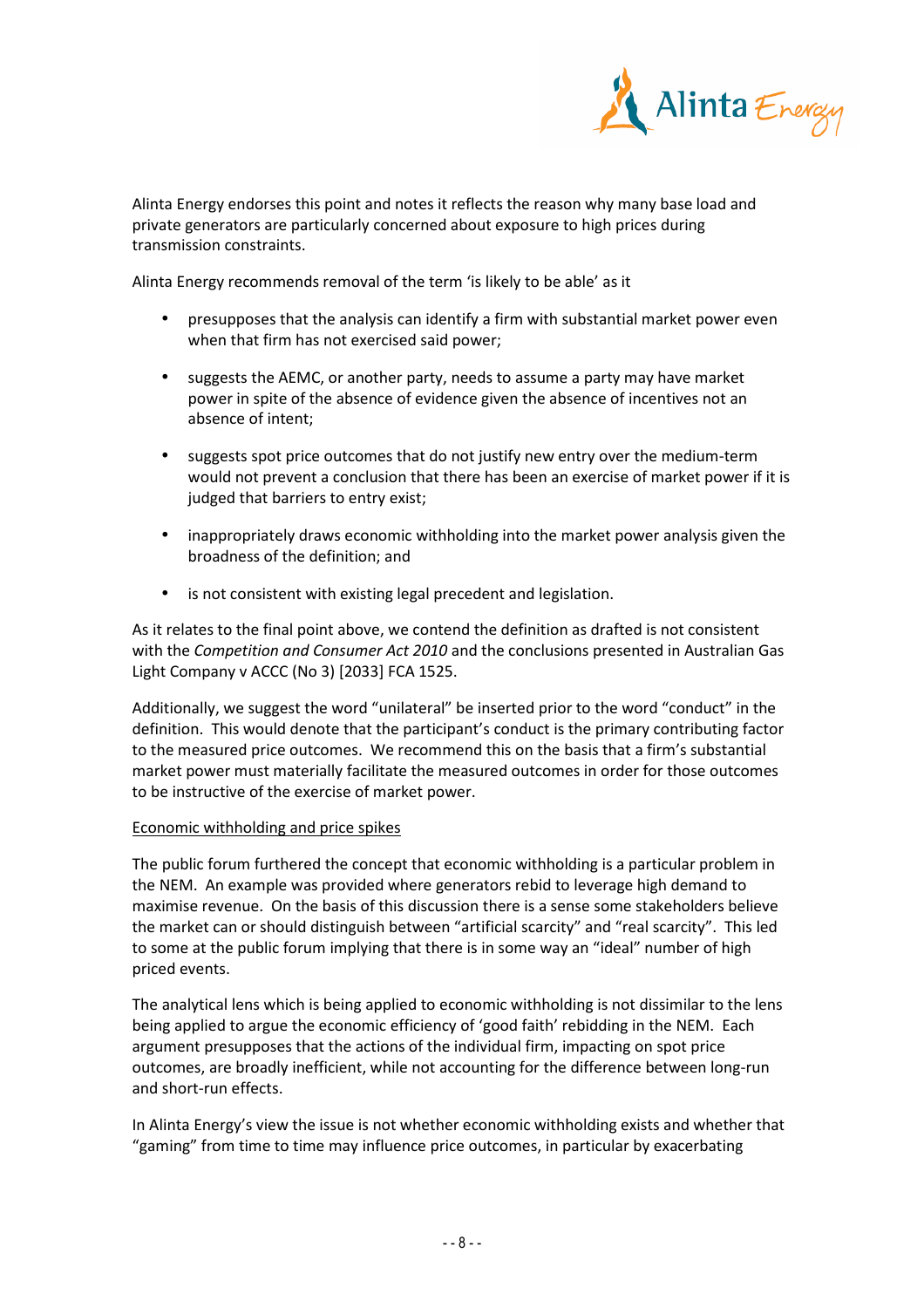

reactions to pre-existing exogenous factors, but whether such withholding illustrates systemic inefficiency.

Alinta Energy holds the view that the NEM functions in a relative efficient manner consistent with the AEMC's perspectives on workable competition.

As part of its operation firms bidding into the NEM and contracting must respond to not only underlying supply and demand but exogenous shocks. These primarily take the form of weather events and the corresponding step change in demand. Concern around rebidding and in turn economic withholding seems to be that bids reflect not a response to underlying market conditions and exogenous events but strategic gaming.

For example, responses to demand shocks are likely to balance participants seeking to leverage high demand to recover fixed costs and firms seeking to suppress price outcomes reflecting contract positions and retail exposure. The manner in which this occurs is not the primary of concern. The issue is whether responses to those shocks (call the responses strategic or good faith or otherwise) have the effect of stabilising the market by reducing the effect of such shocks vis-a-vis had no action otherwise occurred.

Alinta Energy would expect that bidding around demand shocks and similar factors would ultimately lead to the efficient management of those factors. In other words, leaving aside the outcomes within individual 5-minute pricing intervals, outcomes across the period effected by an exogenous factor (i.e. a hot afternoon or series of days) suppress initial price responses.

Similarly, for economic withholding to have relevance within the existing debate a generators ability to game could only arise if its response to an exogenous shock, primarily a demand shock, did not give rise to any counter bids or actions which muted the impact of that gaming for the duration of that shock.

Furthermore, to (negatively) distinguish economic withholding from general rebidding, over the longer term sufficient barriers to entry would need to exist to impede a competitor entering the market to respond to exogenous factors and price spikes which form a valid market signal.

The above analysis demonstrates that the difference between "gaming" or economic withholding and rebidding in response to new information is a matter of degree and perception. It also suggests that efforts to determine what actions are a result of or in response to "real scarcity" versus "artificial scarcity" is of itself an artificial construct and ultimately flawed.

The impact on productive efficiencies has been raised by some stakeholders and has resulted in some interesting analysis. This matter is dealt with in section 4 of this submission.

# Definition of the market

The market needs to be appropriately defined by the AEMC. Alinta Energy has some concerns that the predisposition to defining the market based on temporal and geographic dimensions (as evidenced by the election of the SSNIP test) inappropriately emphasise the perspective that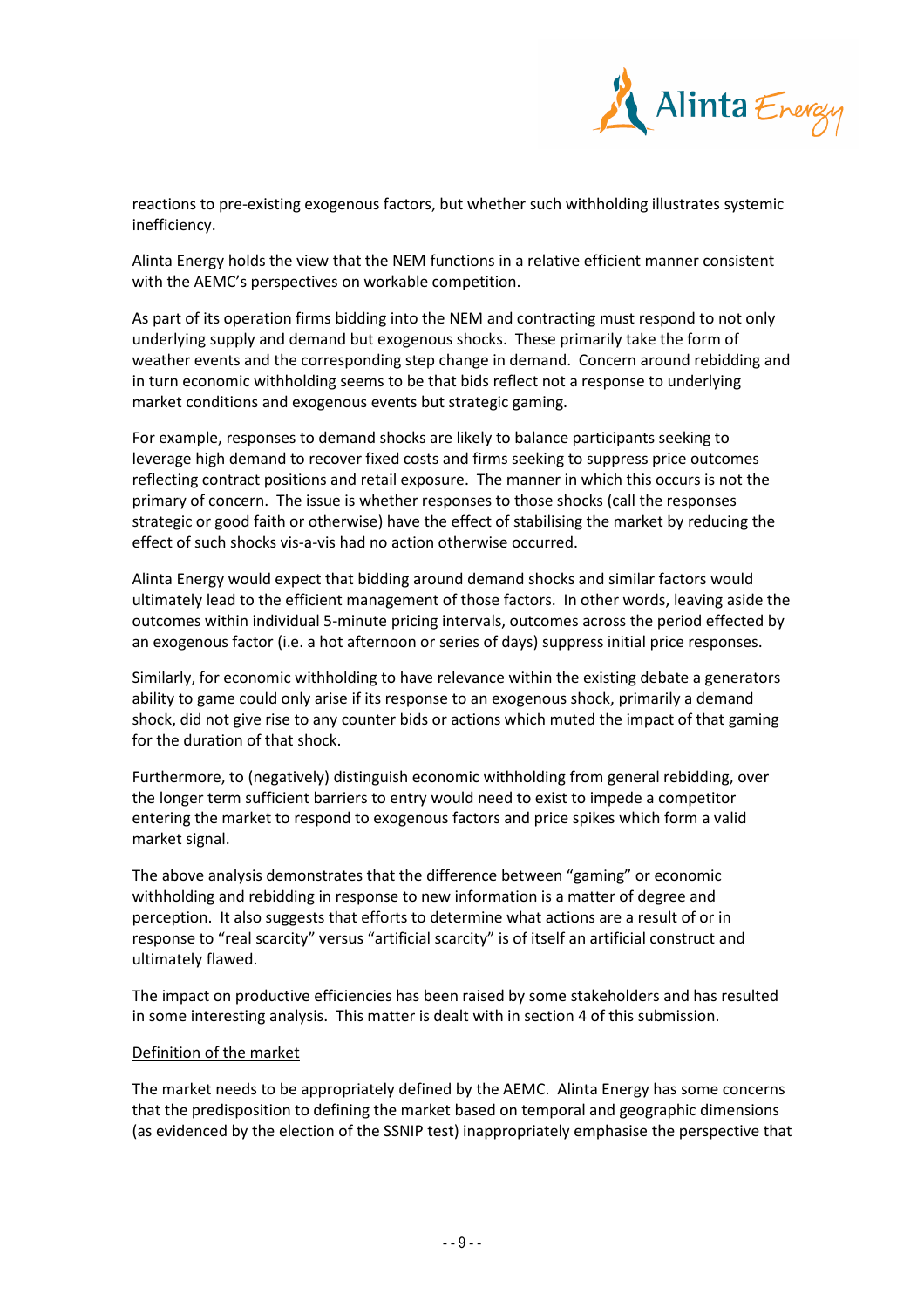

an inability to secure a contract in year X, in region Y, is primary indicator of substantive market power and of market boundaries.

While Alinta Energy supports the use of the proposed market dimensions, we recommend that the market be analysed in two ways in order to appropriately assess the rule change:

- 1. the forum of exchange (systems and rules) which is the spot market and is the defined component of the NEM (even though the term NEM is universally used to incorporate a wider market than the spot market operated by AEMO); and
- 2. the broader market, of which the spot market is one part, that sits within a less definable boundary but that does include:
	- o the competitive contracts market;
		- **futures, OTC and bi-lateral contracts.**
	- o retail markets;
	- o transmission and distribution networks;
	- o other fuels, including gas;
	- o embedded generation; and
	- o related commodity markets.

# Assessment of the proposed rule on market efficiency

Any assessment of the proposed rule needs to assess the impacts on market mechanism efficiency and outcome efficiency.

Market mechanism efficiency relates to the impacts on efficient resource allocation. Presently, the NEM spot market works well to reveal participants preferences through transparent price discovery. It also does this at low cost.

Outcome efficiency concerns the overall societal welfare maximisation. This requires careful consideration given outcome efficiency must consider the broader market the NEM sits within which is less easily definable but is a primary driver of investor decision-making.

Additionally, AEMC rule-making does not universally cover this broader market even though any proposed rule regulating the operation of the NEM (within the AEMC's remit under section 34 of the NEL) would impact it generally and possibly directly.

While we appreciate that the broader market is difficult to limit, and complicates the analysis, it is an essential part of an investor's decision-making framework. Hence, any discussion and analysis, including modelling, needs to be considered in the context of this broader market.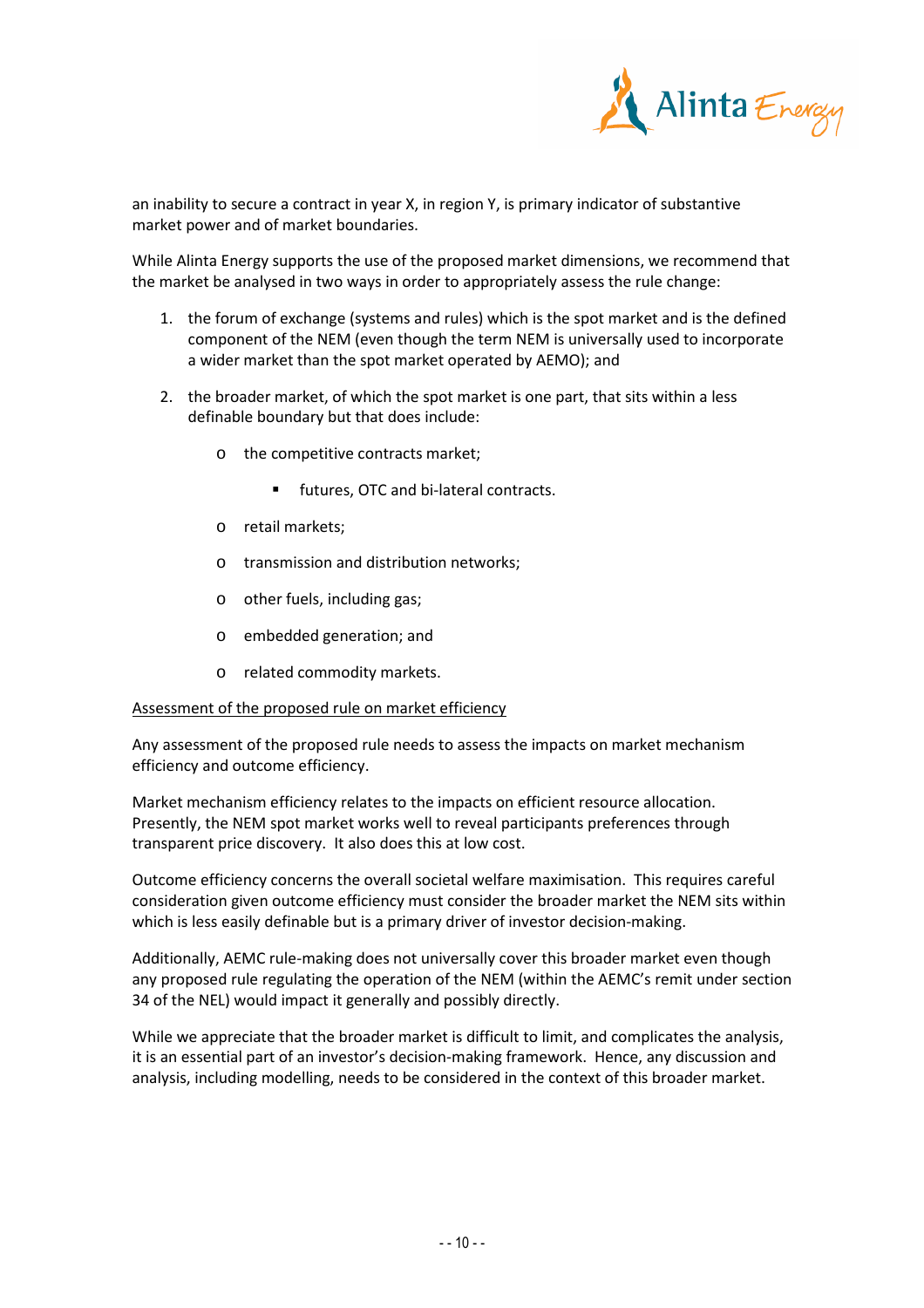

# Tacit collusion and coordinated market power

The AEMC's position on tacit collusion and coordinated market power is appropriate in the context of the proposed rule change.

# **2. Proposed tests within the assessment framework**

The relevant step of the assessment framework comprises two specific tests:

- measurement of price outcomes against a LRMC benchmark; and
- SSNIP test (small but significant and non-transitory increase in price).

#### LRMC benchmark

Alinta Energy supports the use of a LRMC benchmark to aid in the assessment of the proposed rule but suggests:

- the form of the LRMC benchmark proposed is not appropriate on its own;
- the assessment framework's expectations around new investment responses have little relevance to investment dynamics of the NEM;
- there is limited value of using a LRMC over the short-term given that electricity markets can remain in disequilibrium for long periods of time;
- limited value can be derived from backward-looking measures;
- forward-looking indicators are overly subjective; and
- any LRMC benchmark on its own does not provide a justifiable basis for intervention.

#### *Form of the LRMC benchmark proposed by NERA*

The AEMC notes that NERA report provides that the LRMC of the market is the "cost of serving an incremental change in demand in a market, assuming all factors can be varied" (AEMC pg 16). The system wide approach, which appears desirable, seems to attempt to use an optimised LRMC to measure the marginal change in system costs to satisfy a marginal change in demand.

Seemingly, the proposed approach requires forecasts of future demand and technology costs to calculate the cost of bringing forward the next increment of investment. This may be possible in a regulated environment, for instance water regulation where average incremental cost has been recommended by the World Bank for water supply projects; however, we are less comfortable with its use in the NEM as an energy-only market dependent on private sector investment to guarantee reliability of supply.

For instance, the treatment of demand forecasts, capacity factors and system reserves, options value in the face of policy uncertainty, competitors' action, risk appetite of investors and all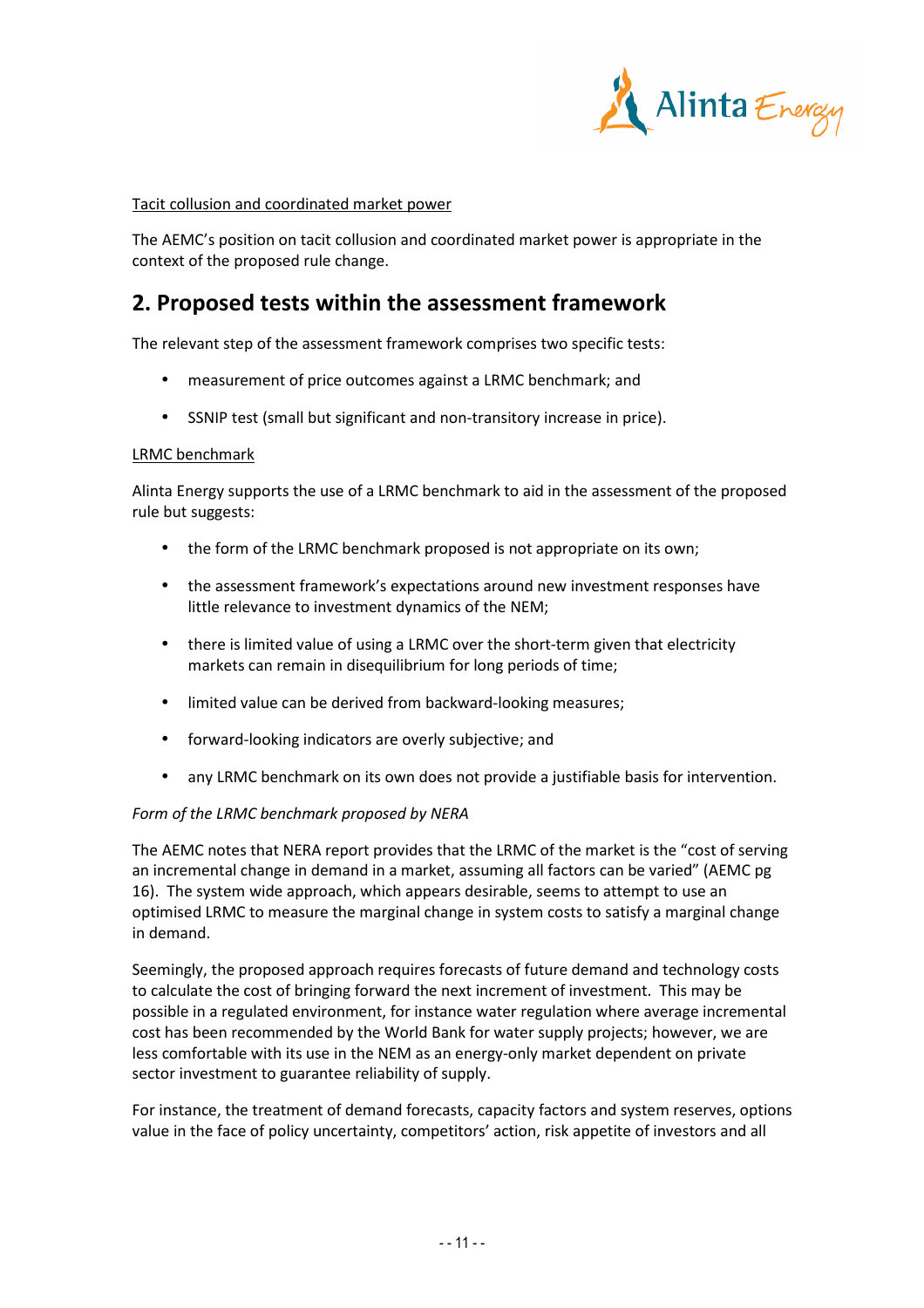

capital getting a rate of return are likely to be matters that have a significant bearing on the outcome of the LRMC and also its value as a system-wide measure.

#### *Relevance to new investment in the NEM*

As such, an LRMC for the market which includes all options available throughout the system (new generation, retirements, transmission, and demand-side options), is unlikely to be informative as to why investment has or has not occurred.

Additionally, given the nature of energy industry investments – irreversible expenditures which form large sunk costs are best delayed in the face of uncertainty - we do not thinks its reasonable to expect investors to respond to the LRMC of the market proposed by NERA.

Given this uncertainty the LRMC used by an investor is likely to be significantly higher than the one proposed by NERA. Therefore, if used as a 'test' of market power, it is likely lead to false positives. This suggests the net present value approach of bringing an increment of investment forward based on the LRMC of the market is not an appropriate measure.

Additionally, investors are firmly aware of the impacts of new entry on wholesale prices. Hence, a LRMC that suggests new entry is warranted is not attractive if prices post-entry are below LRMC. And this is the LRMC of the specific proposed project and not the market.

In the present climate investors value the option of investments with lower capital reflected through construction of combined cycle gas turbines. Therefore, it should be expected that an investor would assess projects based on the LRMC of a gas project which is likelier, given its capacity factor, to be notably above the LRMC proposed by NERA.

Additionally, project investments are likely to be forward weighted with a need to make enough returns in the initial years to guarantee viability, ensure avoidance of bankruptcy and to meet financier obligations. This means investors need assurance that a return can be made post-entry by not pushing the price below LRMC. This is particularly important as the actions of other participants and government will be more difficult to forecast the further away from the year of entry.

To have traction with industry Alinta Energy suggests the AEMC needs to use the LRMC required by an investor in order to bring on the marginal plant required to satisfy demand in the NEM. This would effectively be the levelised cost of investment in a single gas-fired peaking plant. Such an analysis may be captured by the AEMC's proposed approach, but if not, it should supplement, if not lead to the revision of the proposed assessment framework.

# *Disequilibrium and the relevant timing of investment*

It is important to be conscious of the implications of entry decisions by firms.

Fundamentally, given generation investment is brought on in lumpy increments the whole number of plants at any point it time may lead to a sustained over-supply or sustained undersupply of capacity.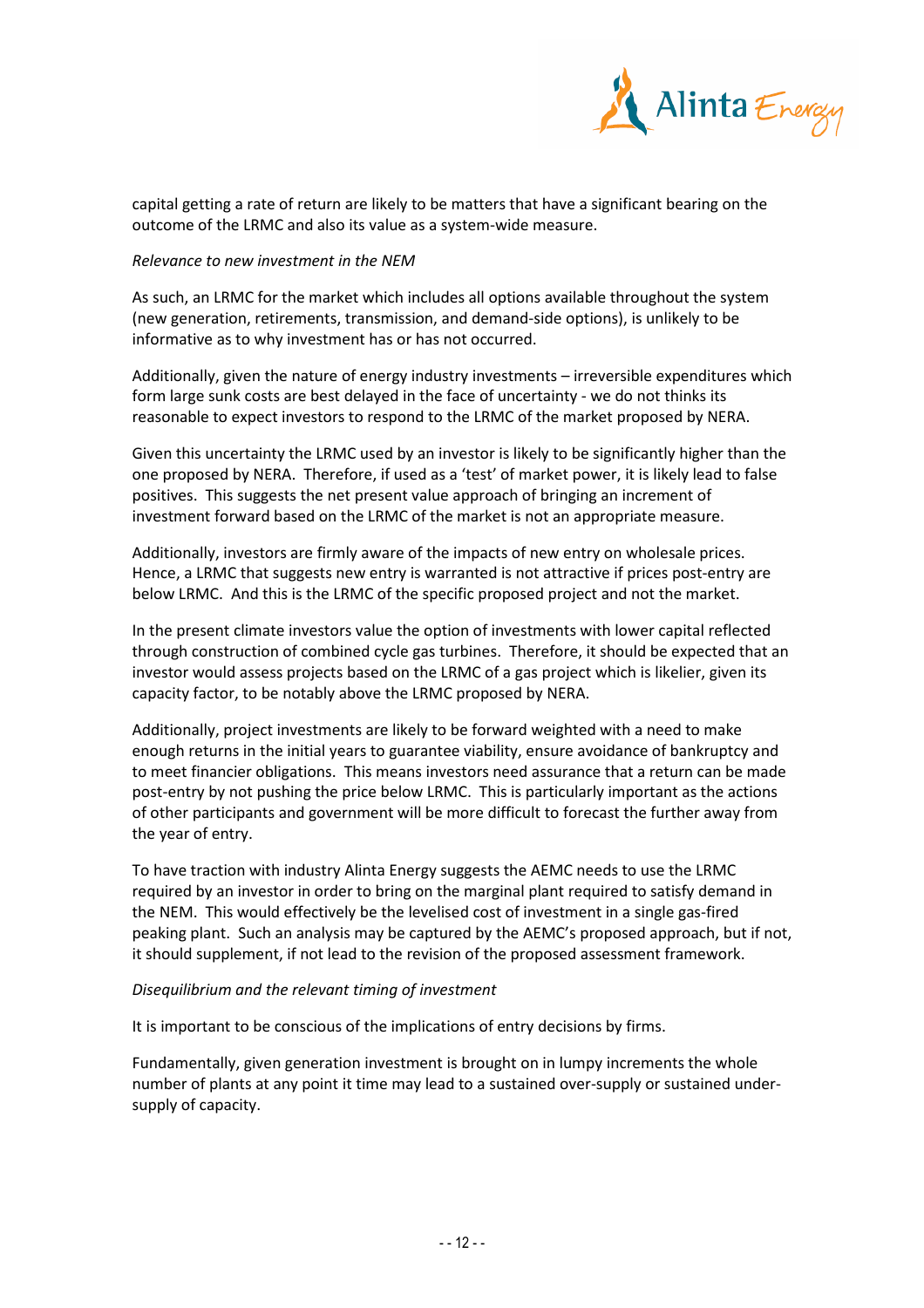

This means, and should be explicitly recognised by the AEMC, that even if an assessment of the market suggests prices are in excess of LRMC of new entry, let alone the market, this does not imply that the market is not working properly.

This is because potential new entrants may not be able to capture enough demand at the required price to justify entry given they can only bring on large lumpy investment. This would not be the case if electricity assets were perfectly divisible.

Conversely, acceptance of market disequilibrium for extended periods of time means that there will also be circumstances where the market operates below the LRMC required to provide a return on assets. An expectation of market amendment to supplement loss-making generators during times of below LRMC wholesale prices is no less valid than suggestions of intervention in the face of perceived above LRMC returns.

Fortuitously, J. P. Morgan this week released a report entitled 'Merchant Utilities: Who gets the missing money?' in which they provide a comprehensive analysis of the market over the past decade to conclude that the persistent overhang of capacity has depressed prices. An outcome they expect to continue for the next 3-4 years.

The implications of disequilibrium and realities around the timing of investment are pithily summed up by J. P. Morgan in their report (JPM pg 9) as follows:

 'The capital intensive nature of the power generation industry means that managers and boards face the unenviable task of having to time investments to avoid periods during which the issue of the missing money is most acute. This is no easy task, particularly when the average life of a power station is at least 25 years.'

# *LRMC measurement time frame*

The significance of the above analysis for the AEMC is the time horizon suggested in the assessment framework is inadequate. Alinta Energy believes there is limited value in assessing spot market and contract market outcomes over a period between one and three years. It is premised on the expectation that investors will respond to an LRMC of the market in that time frame. This expectation is not practical.

Furthermore, the long-run is inherently difficult to measure, this is not surprising, and hence attempts to capture dynamic responses are fraught. The process becomes more difficult if an appropriate timeframe is not used. The NEM itself has only been in existence for over a decade, which is of itself not necessarily consistent with long-run measures especially given the nature of electricity consumption and the asset base; however, a period of ten or five years is more suitable then one or three.

# *Value of backward-looking and forward-looking indicators*

As it relates to the analysis, we note both forward-looking and historical models are of limited value in isolation. For instance, it is unclear what a retrospective analysis, which indicated a perceived issue in year X would provide. It certainly does not provide a basis for intervention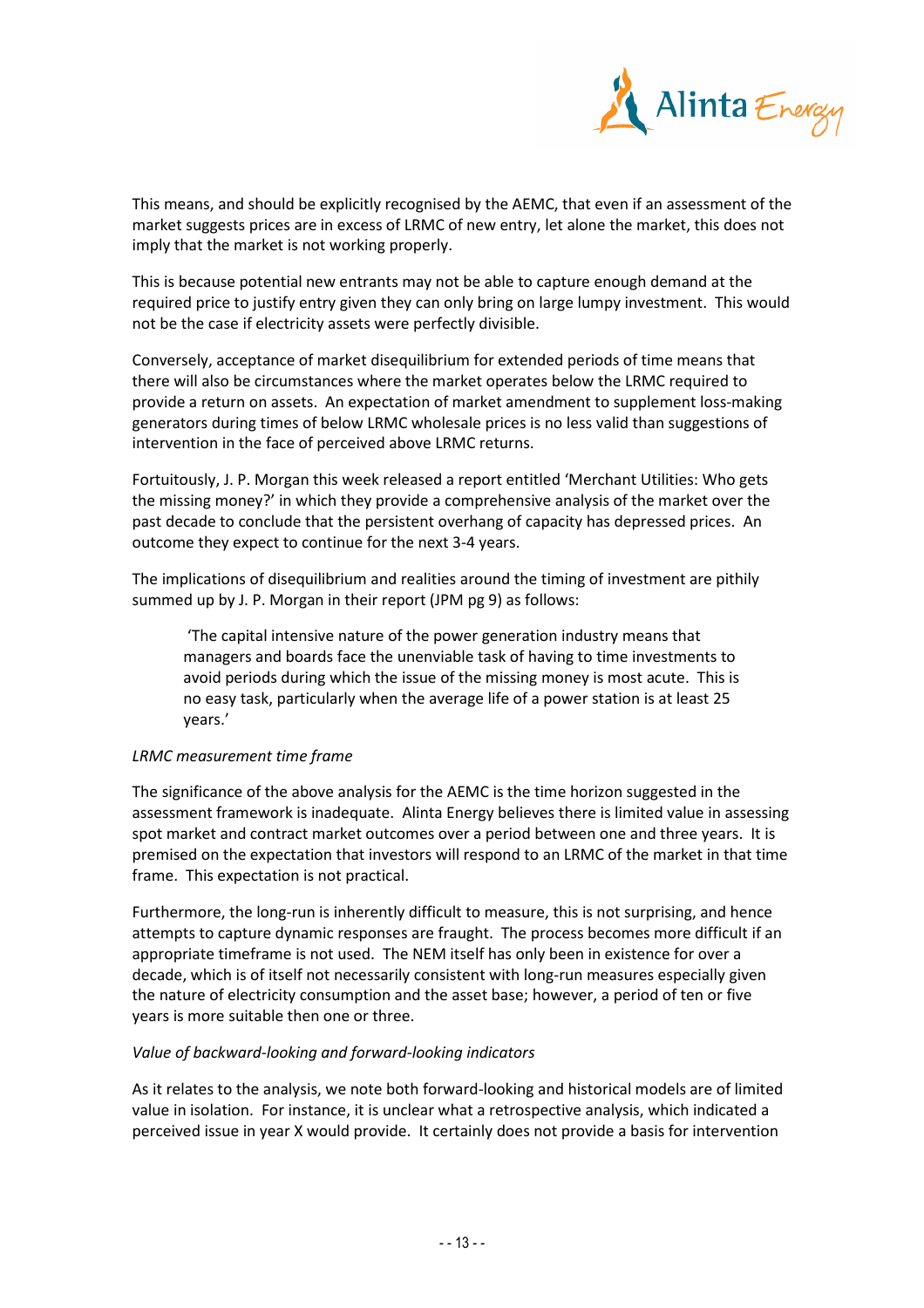

and ultimately is just as likely to indicate that outcomes vary over time as expected in a dynamic market.

A forward-looking indicator is inherently subjective and based on limited assumptions. For example, it needs to assume a future technology mix and forecasts of future demand. Therefore, it can only be inaccurate. As such, while informative it does not form a basis for justifiable intervention.

# *Basis for intervention*

We understand the value of conducting modelling to inform the analysis and in identifying the limitations in the NERA approach support an extension or recasting of the assessment. Nevertheless, given the dynamic nature of the market we do not endorse the LRMC test as a basis for altering the current market arrangements.

Electricity markets by their nature are artificial constructs that can only be expected to develop over time if not subject to constant distortion and intervention. Thus, the evidential bar for major reform must be set appropriately high. As it stands, neither the rule change as presented by the MEU, or the LRMC approach proposed, could provide sufficient justification to change.

#### **SSNIP test**

It appears likely that given the workings of the SSNIP a conclusion that the market exists on a regional basis will arise. In short, the markets reach into other regions is limited by interconnected capacity, determined by regulated networks, not firms. On this basis, a case for regional markets can be readily made.

Customers' consumption is not easily substituted in practical terms (electricity is not storable) and therefore customer responsiveness to prices is difficult to measure. Therefore, it is unclear how this test reflects customers' experiences.

Alinta Energy understands the view regional outcomes are of primary interest for major load and independent retailers; with both preferring to seek contract solutions in their region. However, the question is not whether the market *can* be regionalised but whether it *is*  regionalised and thus separate markets.

Alinta Energy does not believe this to be the case. This is because prices in one region can not outstrip prices in an alternative region adjusted for the provider's appetite for inter-regional basis risk.

Hence, incentives for regional solutions for load, retail, vertically integrated entities and generation are similar as it minimises price risk and avoids inter-regional risk. Yet when the incentives are there: independent retailers will take uncontracted positions or hedges from other regions; vertically integrated companies will take retail exposure without matching generation; major load will sign contracts with firms in other regions or take spot; and generators will take bi-lateral exposure in other regions or increase their spot exposure.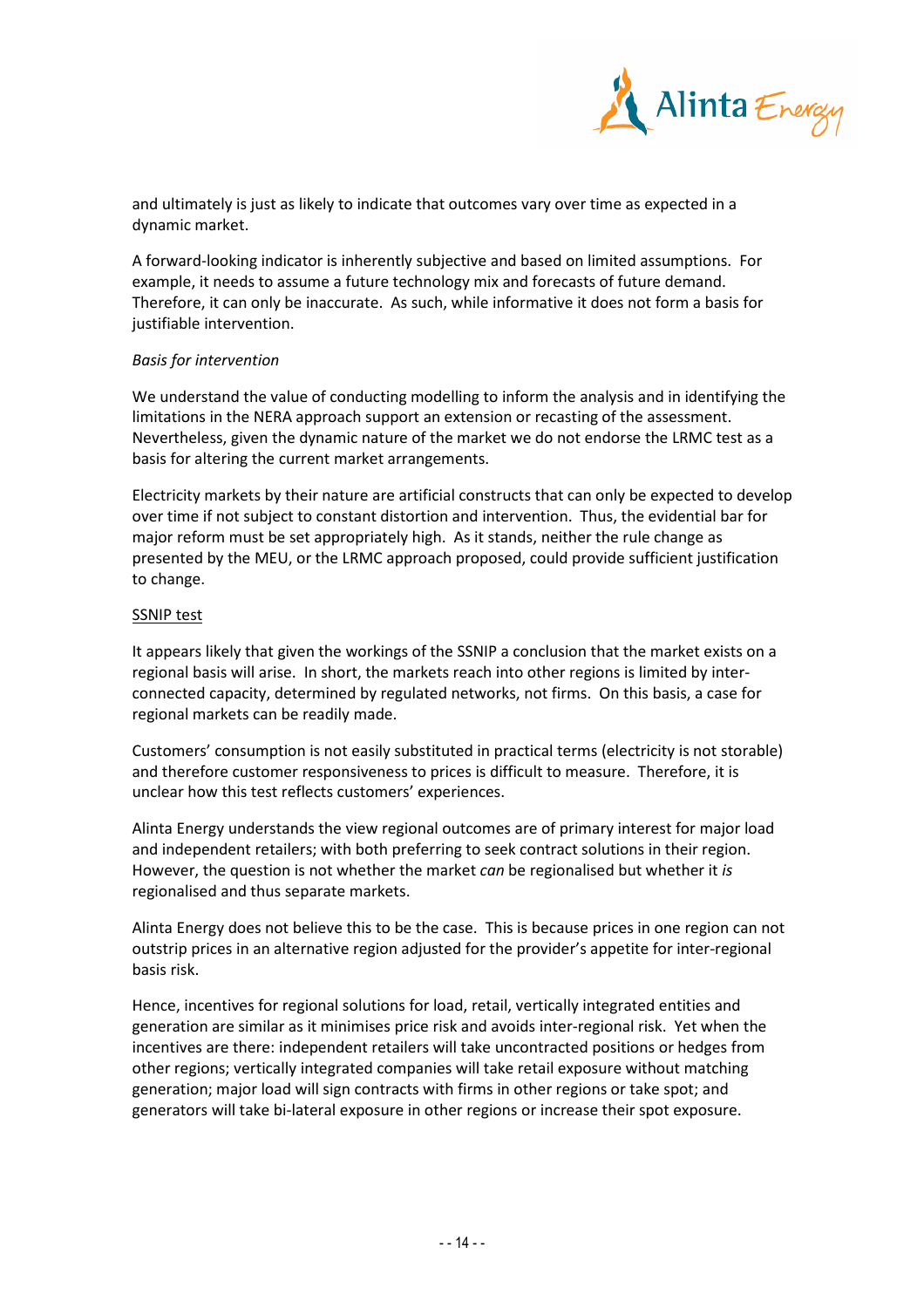

Therefore, a preference for contractual or other solutions in a firm's home region from a risk management or familiarity perspective does not demonstrate itself the existence of separate markets. Therefore, any attempt to structure such an outcome conflicts with the evolution of the NEM and legal precedent.

# **3. Additional measures to inform the assessment framework**

Alinta Energy believes the AEMC assessment framework can be enhanced by additional measures and in turn the impact of the MEU proposal on these measures requires further consideration. In particular:

- analysis of new entry over life of the NEM;
- reserve margin;
- reliability;
- industry profitability;
- market liquidity; and
- availability of alternative risk management options.

These points are discussed below.

# *Analysis of new entry over the life of the NEM*

The history of new entry in the NEM is a fundamental component of any analysis of market power given barriers to entry is a pre-condition for the exercise of market power. It is noted that the history of new entry in NEM is likely to feature in the next stage of the AEMC's analysis.

#### *Reserve margin*

In order to maintain market power, in the form defined by the AEMC, there needs to be inadequate levels of generation competing to meet demand. One measure of adequacy of generation capacity is reserve margins.

According to the previously cited J. P. Morgan paper the rule of thumb measure for reserve margins is 15 per cent. The average reserve margin in the NEM is provided as 27 per cent, significantly in excess of this. Interestingly, this is consistent with generators contracting on an N-1 basis i.e. existing demand covers 75 per cent of generator's capacity.

# *Industry profitability*

At its simplest, market power is used to generate profitable outcomes. If average wholesale prices have remained above the LRMC of the market one should expect, if that metric has any relevance, for firms to be making corresponding supernormal profits. On this basis, an understanding of industry profitability may be informative. A range of external data is available to assist with this analysis.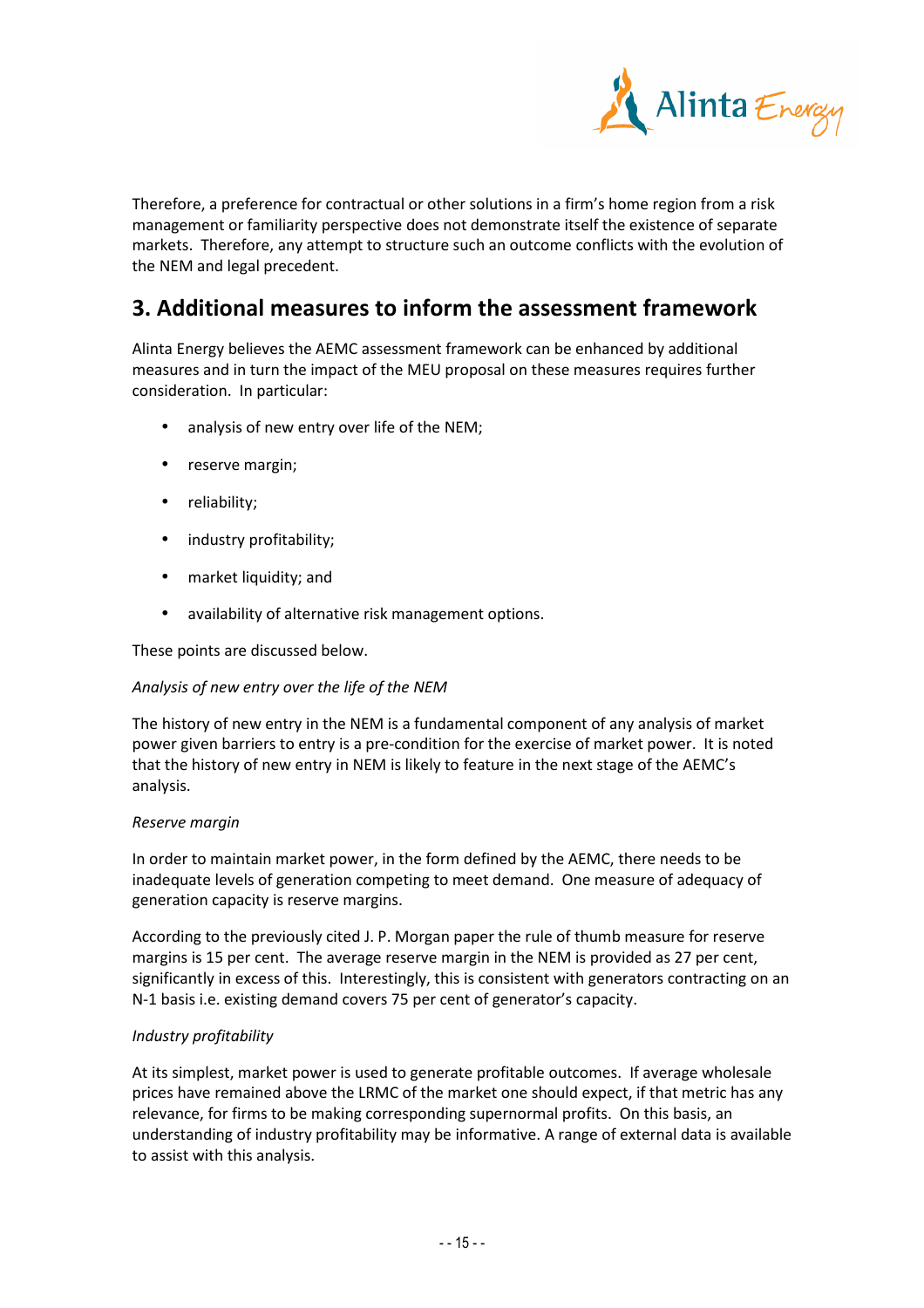

In that regard, the J. P. Morgan report, previously cited, estimates that declining demand and high reserve margins has placed downward pressure on prices. The corresponding estimated impact on generators over the past decade is "amassed economic losses in the order of \$6bn' (pg 5). J.P. Morgan calls this evidence of the missing money.

# *Market liquidity*

While market liquidity of itself is not a goal; a liquid market for hedges across the NEM is beneficial and allows firms to choose from a variety of sophisticated derivatives. Alinta Energy suggests there is an absence of evidence the current hedging opportunities across the NEM cannot satisfy the requirements of market participants and major energy users.

As for the impact of the proposal on market liquidity; we endorse the position presented by the Australian Financial Markets Association that the MEU proposal would have negative impacts on market liquidity and the role of derivatives. This applies equally to funding new investment and hedging participant risk.

# *Alternative risk management options*

The forward contract markets are but one opportunity to hedge price risk in electricity markets. The use of weather derivatives, insurance, power purchase agreements, demand management and embedded generation are all valid methods used to varying degrees. These options should feature in the AEMC's analysis.

# *Reliability*

The market power argument suggests that generators have significant control over wholesale price outcomes. This proposition is difficult to reconcile with a workably competitive market that has excess capacity and high-reserve margins. Interestingly, the NEM has and continues to operate within the reliability standard.

# **4. Additional issues relevant to the AEMC's analysis.**

# Misplaced concern with productive efficiency

The discussion of productive efficiency seems to focus on the degree of inefficiency that can arise within any 5-minute interval or spot price period as a consequence of firms bidding decisions.

However, it is more important that the market is designed efficiently and gives rise to bids and prices in which the preferences of participants are revealed accurately. In this manner, the relevant metric is the opportunity cost of gains from trade being secured (or not secured) determined by an individual firm not the measure of the resource costs of that trade.

As a consequence productive efficiency is not the appropriate measure of spot market arrangements. Clearly, it can be expected that over short periods of time, as illustrated by some stakeholders, that productive inefficiencies will arise. Some of these may be large; however, if the market design is efficient than this fact is not pertinent as overall welfare will be maximised.